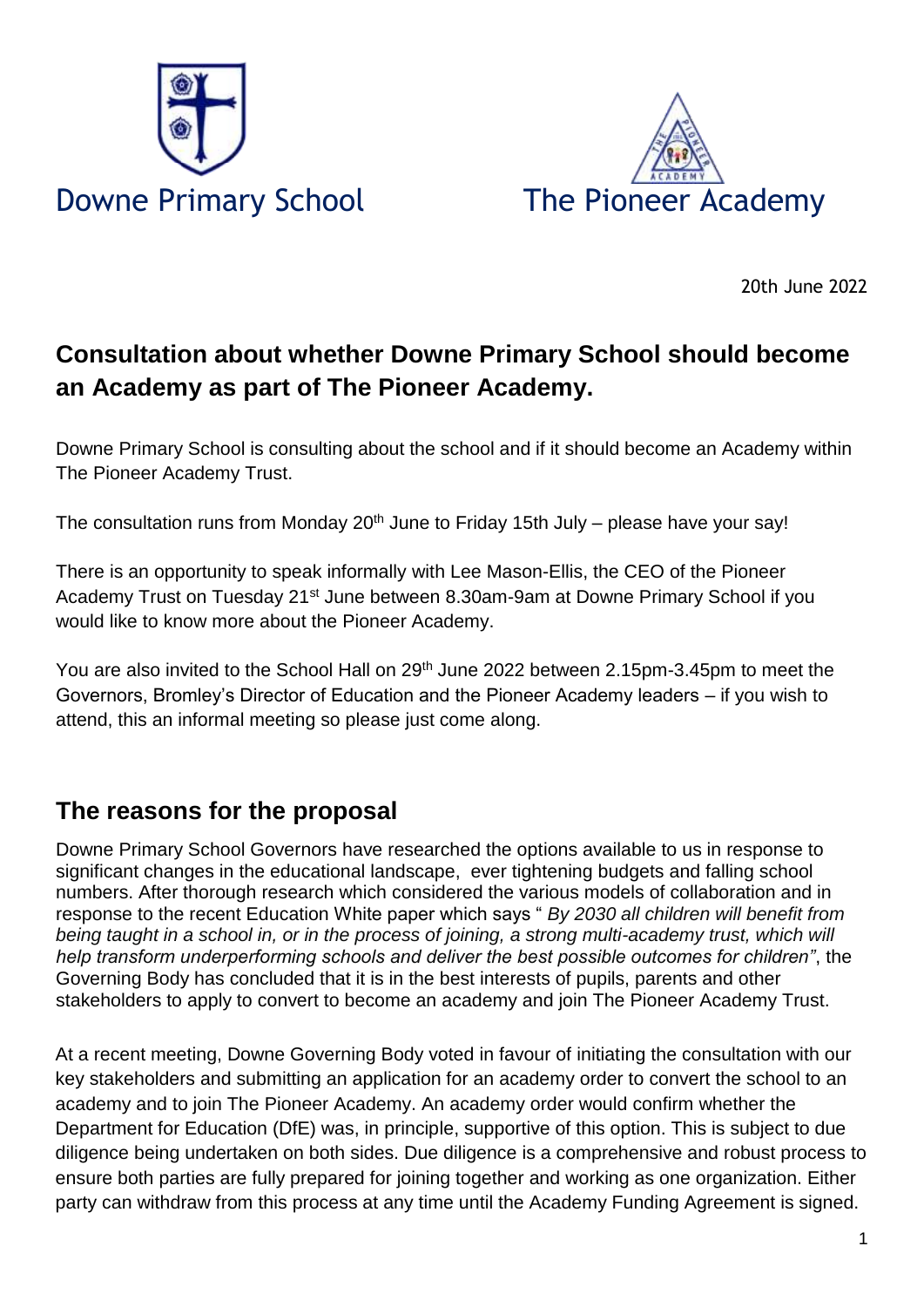The Governors also voted to accept the generous offer from the Pioneer Academy to work alongside Downe Primary School for the remainder of this term at no cost to the school to ensure all Downe's policies and procedures are up to date even if we do not join the Pioneer Academy Trust. There is a Memorandum of Agreement being drawn up in relation to this work.

The ethos of both Downe Primary School and The Pioneer Academy is that children come first, with learning at the centre of everything. The Governing Board and Head Teacher believe that joining The Pioneer Academy provides a greater breadth of staff expertise and resilience for Downe Primary School and builds capacity, helping to make sure that all the schools have a secure future within their communities. This larger educational family provides opportunities for professional development and developing and sharing good practice for staff across the trust. The collaboration also means that children have more opportunities to work with those in other schools, improves classroom practice, and therefore benefits all our pupils.

The Pioneer Academy is well established and has a track record of success. It was established by Stewart Fleming Primary School in 2011, and Belvedere Junior School joined in April 2013. It has grown steadily and sensibly and now includes 14 schools. The Pioneer Academy only includes primary phase schools. All Ofsted inspections undertaken more than a year within The Pioneer Academy reported that the schools have improved, including those for schools that had previous weaknesses. This has been achieved through a relentless focus upon children, and their learning and development, through high quality and committed staff, and through the schools working in partnership to improve practice in every aspect of school life. The Pioneer Academy is already working with Halstead School which is a similar size to Downe Primary and Downe will benefit from working alongside a similar school within the Trust.

# **What would happen if Downe Primary School does join The Pioneer Academy?**

If Downe Primary School does convert to academy status and join The Pioneer Academy, Downe Primary School would:

- Keep the name "Downe Primary School".
- Keep the same school day and the same school uniform.
- Continue to have 15 available places in Reception each year.
- The Pioneer Academy would provide an interim Headteacher to lead the school from September 2022
- Benefit from increased opportunities for staff across The Pioneer Academy to work together to develop and share good practice, undertake staff development, build expertise to support groups of pupils with particular needs, and make it easier to manage staff changes.

One area that might change is:

The school holidays at Downe Primary School potentially would not change until September 2023, when the school would then match the pattern of the other schools within the Pioneer Academy.